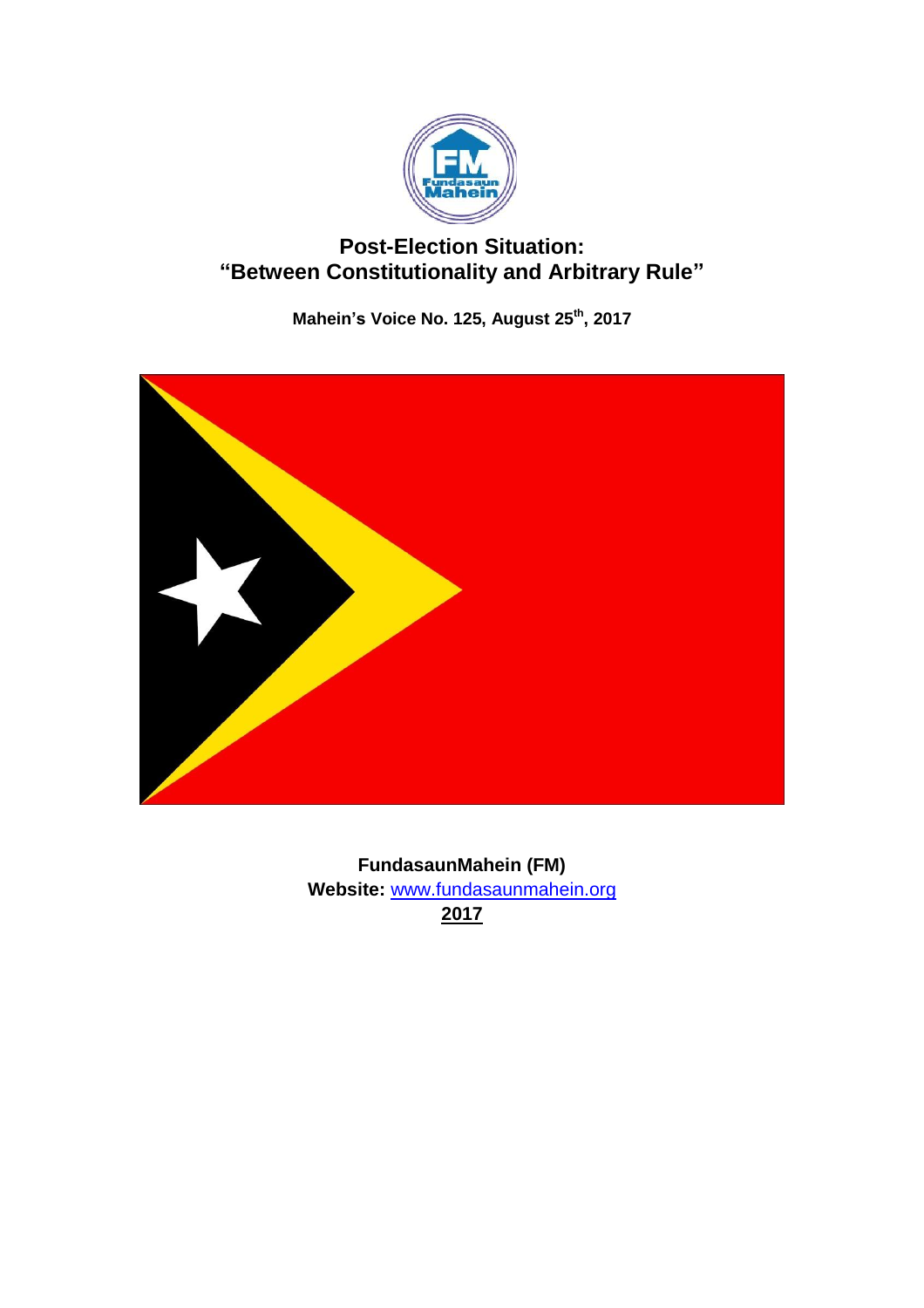

## **Table of Contents**

| <b>Table of Contents</b>                  | $\overline{2}$ |
|-------------------------------------------|----------------|
| Introduction                              | 3              |
| Methodology                               | 3              |
| The Extension of the Parliament's Mandate | 3              |
| The "Interim Government"                  | 5              |
| Conclusion                                | 6              |
| <b>Recommendations</b>                    | $\overline{7}$ |
| Bibliography                              | 8              |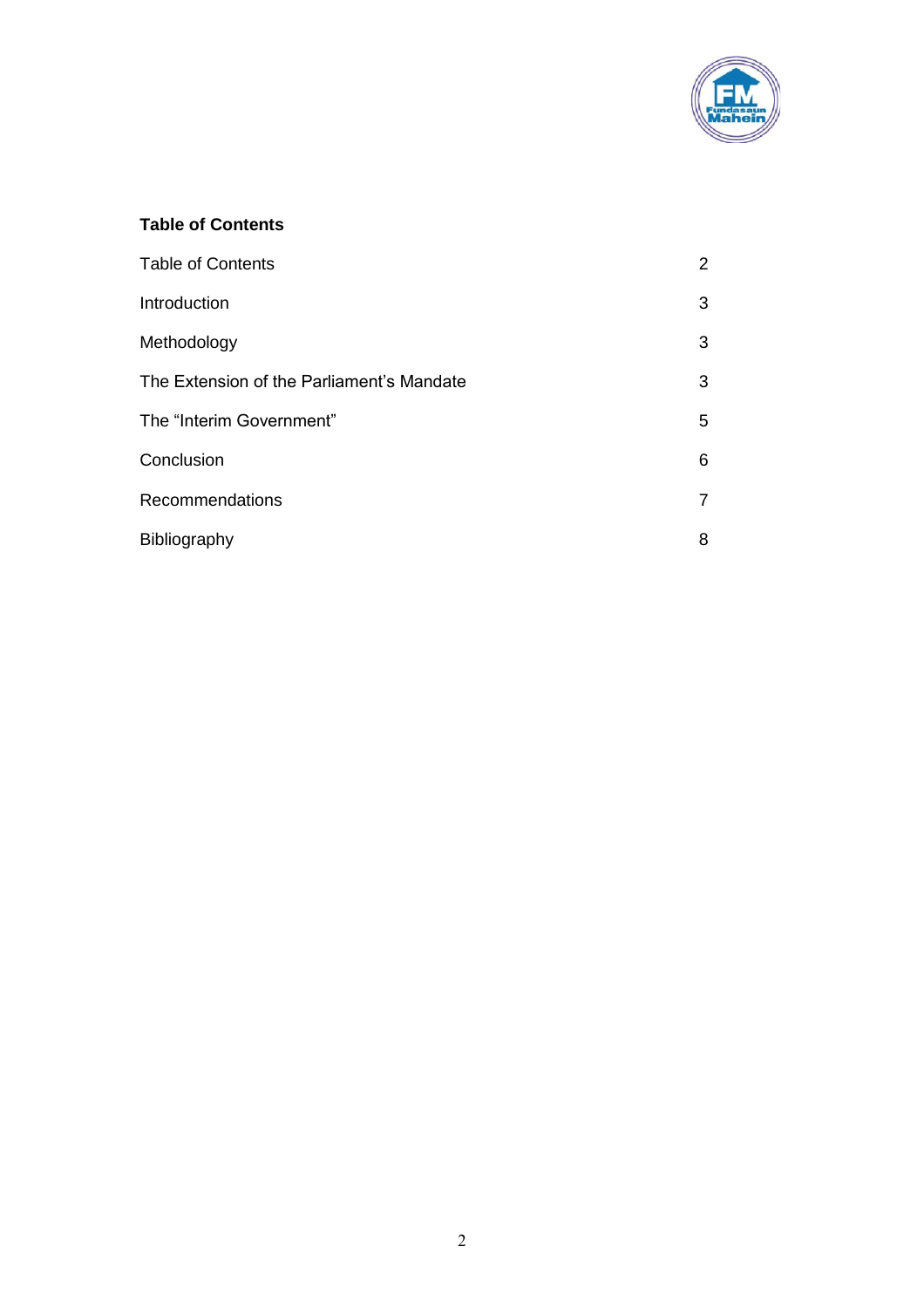

### **Introduction**

The results of the July 22<sup>nd</sup> Parliamentary Election revealed that five parties had crossed the 4% to win seats in parliament for the 2017-2022 term. These parties were FRETILIN (29,7%), CNRT (29,5%), PLP (10,6%), PD (9,8%) and KHUNTO (6,4%). The results were validated by the Appeals Court and officially published on August  $1<sup>st</sup>$ , 2017.

Despite the announcement of the official results, the newly elected MPs have yet to take office. Instead, the expired legislature has continued holding sessions. In effect, the current administration now functions as an "Interim Government." This situation has prompted various reactions from political leaders and from Timorese society as a whole.

According to the procedures stipulated by the Constitution, the mandates of the outgoing legislature expired on July 30<sup>th</sup>, 2017. The MPs have mandates of just five years (Constitution Article 93 n.º 4), and the most recent parliamentary period began on July  $30<sup>th</sup>$ , 2012. Furthermore, according to law, the inauguration should occur fifteen days after the Appeals Court's announcement of the valid election results. Since this year the court announced the results on August  $1<sup>st</sup>$ , the current government has now remained in office more than two weeks past the deadline.

The president of the outgoing parliament, Aderito Hugo, told the media that "the mandate of the third legislature was extended by the parliamentary session on August  $1<sup>st</sup>$ , 2017. The mandate was extended due to the impact of changes in the election calendar" (Tatoli - News Agency of Timor-Leste, August 1<sup>st</sup>, 2017). Other reasons included the FRETILIN party's request to delay the new MP's inauguration and the stated desire to wait for former Prime Minister Xanana Gusmao to return from abroad before inaugurating the new legislature and forming the new government.

This report discusses the parliament's expired mandate and the legality of the MPs extending their term via a parliamentary session. It concludes by examining the formation of an "Interim Government" to which the outgoing prime minister has alluded. The most important question is: Is this constitutional?

#### **Methodology**

FM's initial process consists of analyzing the MPs' mandates and examining the relevant sections of the Constitution, the regulations concerning the National Parliament, relevant legislation, and news from private or public media. Once this process is finished, FM researchers also consult with Timorese jurists. They concluded the research-gathering for this report through a method called *Security Sector discussion* (SSD). SSD involves FM researchers discussing and analyzing relevant topics in order to write a report and produce recommendations.

#### **The Extension of the Parliament's Mandate**

The National Parliament of Timor-Leste represents the Timorese people and wields legislative and fiscal power (Constitution article 92). Each parliament has a five-year term (Constitution article 93 n. $^{\circ}$  4). Article 4 of the Constitution states:

"The mandate of the deputies begins with the first session of the National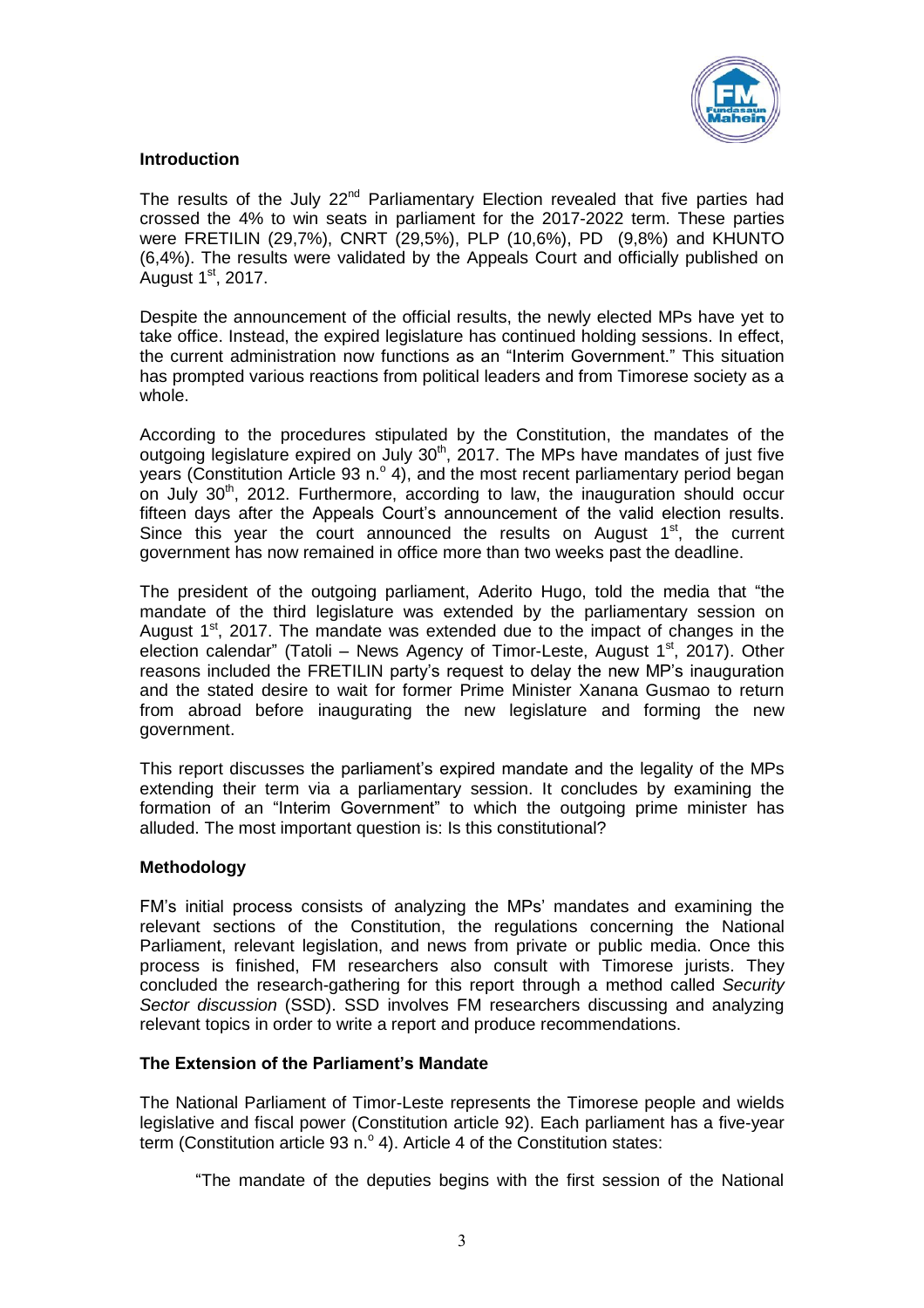

Parliament following the election and ceases with the first session after the subsequent election" (Article 4 n.º 1).

According to the Constitution, this initial session of each new parliament must occur fifteen days maximum after the publication of the official election results. This is defined in National Parliament Rules n.º 1/2016, of May 11<sup>th</sup> (first alteration to the National Parliament rules approved in 2009) article 41 n.<sup>o</sup> 1, which states:

"The first session of Parliament after the elections is scheduled by the outgoing President of Parliament by a deadline a maximum of fifteen days from the counting of the data and the official publication of the results."

However, this year, the Appeals Court published the official parliamentary election results on August 1<sup>st</sup>. Counting from this day, the new MPs should have been inaugurated on August 16<sup>th</sup>. But from that time up to the present the new legislature has yet to take office for reasons that lack a constitutional basis.

On August  $1<sup>st</sup>$ , the outgoing deputies extended their already-expired five-year mandate, which had run from July  $30<sup>th</sup>$  2012 to July  $30<sup>th</sup>$  2017. This means that the current MPs mandates have expired and the current parliament has no constitutional authority.

Parliamentary President Aderito Hugo justified the extension of the legislature's tenure by pointing to the calendar change of the parliamentary election. With this situation, the outgoing parliament held a session in order to extend its mandate and postpone the incoming MPs' inauguration.

FM strongly doubts the capacity of international and national jurists in parliament to advise the MPs about the legality of this decision. The parliament's rules say nothing about extending the mandate of parliament. They only specify rules for legislative sessions in periods outside the normal functioning of parliament. Therefore, according to the law, the legislature's mandate should not be extended once it has finished.

The legislature has a five-year term, as the legislature has five legislative sessions and each legislative session lasts one year. According to the Parliamentary Rules about Legislative Sessions, article 45 n. $\rm ^o$  1 states:

"A legislative session has a duration of one year, beginning on September  $15<sup>th</sup>$  and finishing on September  $14<sup>th</sup>$  of the following year."

Therefore, the National Parliament's Rules article 45 n.º 2 states:

"The normal functioning of the National Parliament begins on September 15<sup>th</sup> and finishes on July 15<sup>th</sup>, including the suspension period of Christmas between December  $23<sup>rd</sup>$  and January  $2<sup>nd</sup>$  of the following year, and of the suspensions that the Parliament decides by a two-thirds majority of the elected deputies."

This section gives no indication that the National Parliament can extend its own mandate. Similarly, article 48 of the Parliament Regulations states that, in a period outside the normal functioning of parliament, the deputies can continue holding sessions, but only within their mandate. Otherwise, a parliamentary session can be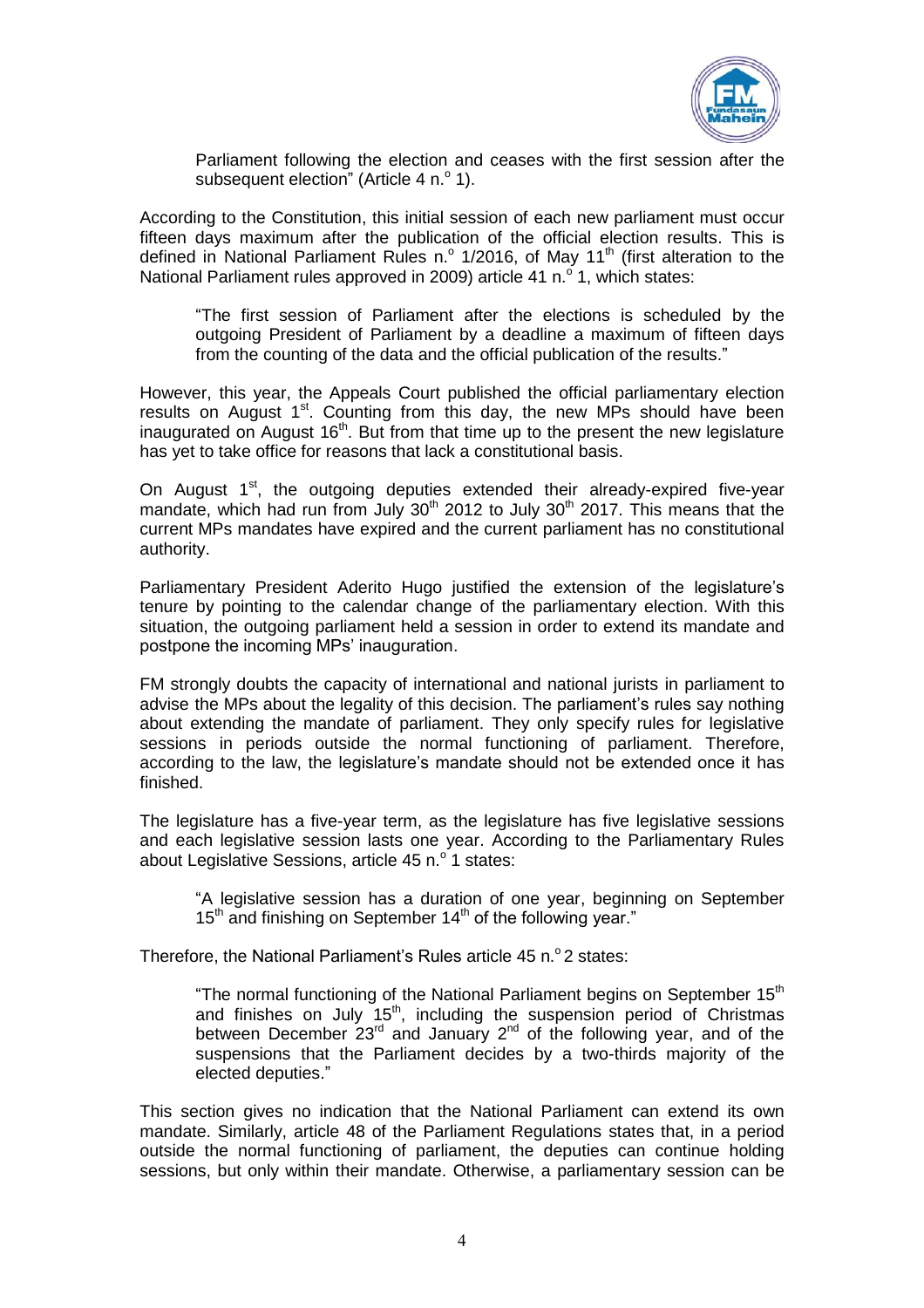

summoned by the President of the Republic in the case of serious situations related to the national interest (Constitution Article 86 line d).

Therefore, FM considers the parliamentary decision to prolong the outgoing legislature's tenure unconstitutional and illegal.

FM also acknowledges the political reasons for postponing the new deputies' inauguration. It reflects the absence of Xanana Gusmão and the request from FRETILIN to postpone the new MPs' inauguration. FRETILIN is attempting to form a coalition and secure a majority in parliament so as to form the new government. However, these reasons do not justify violating the Timorese Constitution.

Even the most important people in Timor-Leste must obey the Constitution and the laws. Nevertheless, political leaders routinely disregard the rule of law, creating a dangerous pattern of arbitrary rule. Such arbitrary rule conflates the law with the decisions of powerful individuals, impeding the operation of democratic procedures in the Parliament and Government. Such behavior could provoke political instability and endanger national security. It should be kept in mind that Timor-Leste remains a fragile state (Strategic Defense and National Security Concept, p24).

Therefore, the inauguration of the new legislators should not depend on parties' attempts to form coalitions. The constitution stipulates that newly elected MPs must take office a maximum of fifteen days maximum after the announcement of the official elections results (National Parliament Rules n. $\textdegree$  1 article 4 and n. $\textdegree$  1 article 41). Therefore, to run for the position of President of Parliament, candidates must secure the signatures of between ten and twenty MPs. National Parliament Rule n. $^{\circ}$  1 article 16 states the following:

"The candidates for the office of President of the National Parliament must be endorsed by a minimum of ten or a maximum of twenty deputies, being presented to the current President twenty-four hours in advance of the realization of the electoral act."

Consequently there is no legitimate reason to delay the inauguration of the new parliament. Instead, this situation has created a *de facto* "Interim Government" that lacks constitutional legitimacy.

#### **The "Interim Government"**

Article 112 of the Constitution states that "The old government is dismissed when the new legislature begins" (n. $^{\circ}$  1 line a). This means that the government depends on the functioning of the parliament, and when the parliament's mandate ends the government must also leave office. Since the legislature's mandate expired on July  $31<sup>st</sup>$  of this year, the government's mandate has ended as well. The National Parliament forms the government and chooses the prime minister based on the party which gets the most votes (or parties in alliance who can assemble a parliamentary majority). The President of the Republic hears the political parties which have representatives seated in parliament (Constitution article 106 n. $^{\circ}$  1).

Outgoing Prime Minister Rui Maria de Araujo declared an "Interim Government" (*Goberno do Jestaun*) in order to continue running the country. With no basis but his own statements, the Prime Minister now manages this interim government. The "Interim Government" model derives from fellow nations in the Community of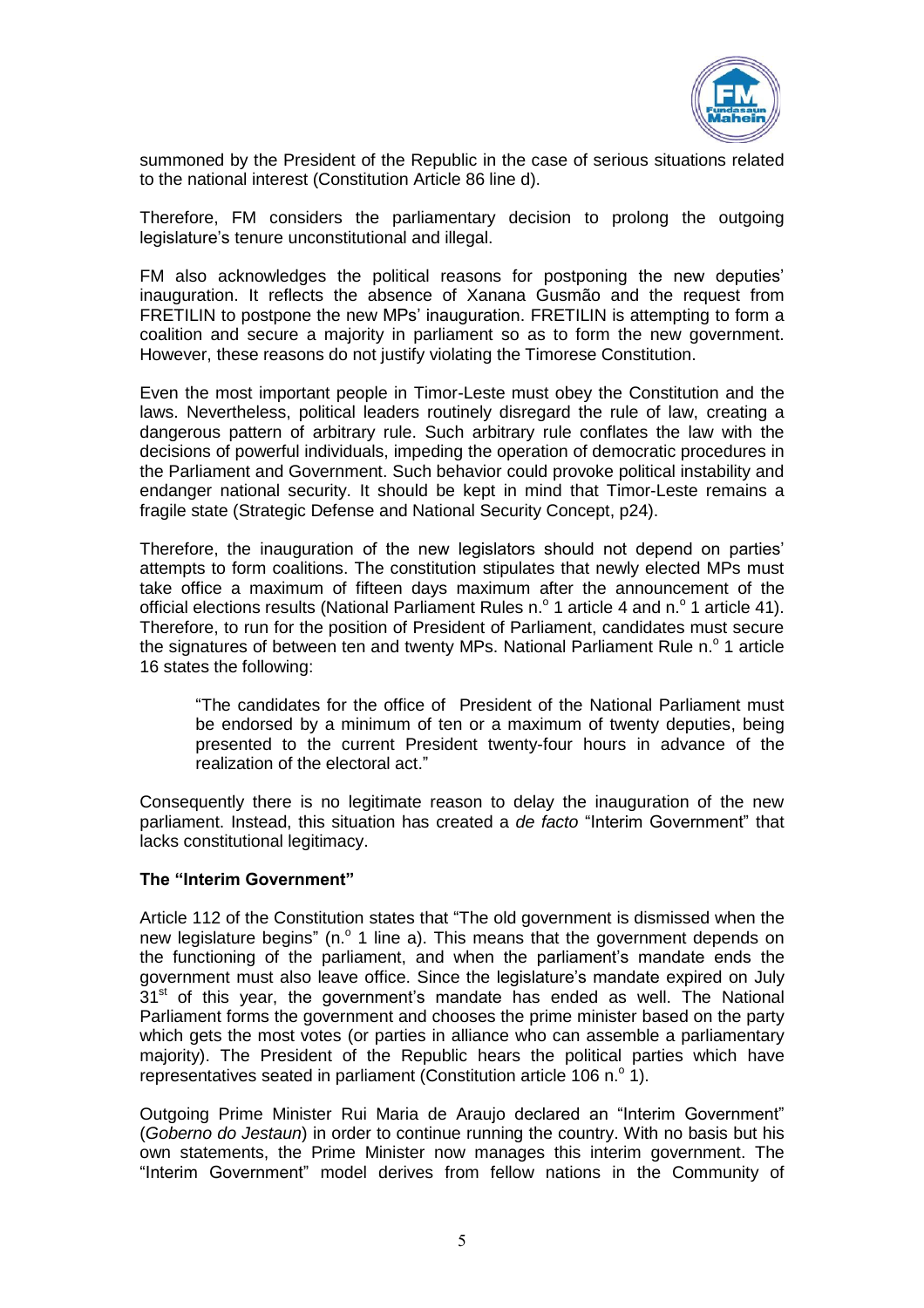

Portuguese Language Countries (*CPLP*), particularly Portugal. But in order to function legally any such "Interim Government" must remain in accordance with the Constitution.

Portugal's recent experience with interim government had a legal basis. The Portuguese Constitution authorized an interim administration in two situations: first, after the resignation of the Prime Minister, and second, if the National Parliament and the government are at an impasse and cannot pass legislation. In this form, the interim government manages the period between the dismissal of one prime minister and the nomination of a new one, or between the new government's inauguration and the approval of the new government's program in parliament. According to the Portuguese government, genuine interim government therefore limits its responsibilities to actions necessary to ensure the continued functioning of political institutions.

In Timor-Leste, the prime minister has not resigned and no impasse exists between the parliament and the government, meaning that the current situation in Timor-Leste fulfills neither of the criteria specified by the Portuguese Constitution. Furthermore, the Timorese Constitution makes no mention of an "Interim Government." A similar situation is alluded to the Statute of Titles of the Organs of Sovereignty (Republication of Law n.º 7/2007, from July  $25<sup>th</sup>$  Statute of the Titles of the Organs of Sovereignty) which in article 25, states that:

"After the date of the realization of elections for the National Parliament, of resignation of the Prime Minister, or of his dismissal, the Prime Minister must abstain from political and legislative initiatives, with the exception of those which have the character of urgency or emergency."

This section asserts that the Prime Minister can retain some very limited authority after parliamentary elections, in order to ensure a smooth transition of power to the new government. However, the prime minister can fulfill this role only before the expiration of his five-year mandate. This means that the "Interim Government" which Prime Minister Araújo currently leads has no constitutional or legal basis.

Consequently, the unconstitutionality of the current regime delegitimizes all of its policymaking decisions. This practice was applied in Portugal with a constitutional basis and within a mandate of five years. But Timor-Leste's "Interim Government" operates solely on the authority of the Prime Minister in a period outside his mandate. In this sense, all the decisions made by the "Interim Government" lack Constitutional or legal validity.

#### **Conclusion**

At the time of writing, Timor-Leste has lacked a legal parliament or government for almost one month. The National Parliament functions with unconstitutional sessions attended by deputies whose mandates have expired and who lack the legal power to extend their own mandates. The Interim Government operates on the personal decisions of the Prime Minister, who similarly lacks any legal authority now that his five-year term has expired. Therefore, the "Interim Government" has no constitutional basis, and none of its decisions are legally valid.

The President of the Republic must take constitutional measures to ensure that Timor-Leste's democratic institutions function properly. Timor-Leste has lacked a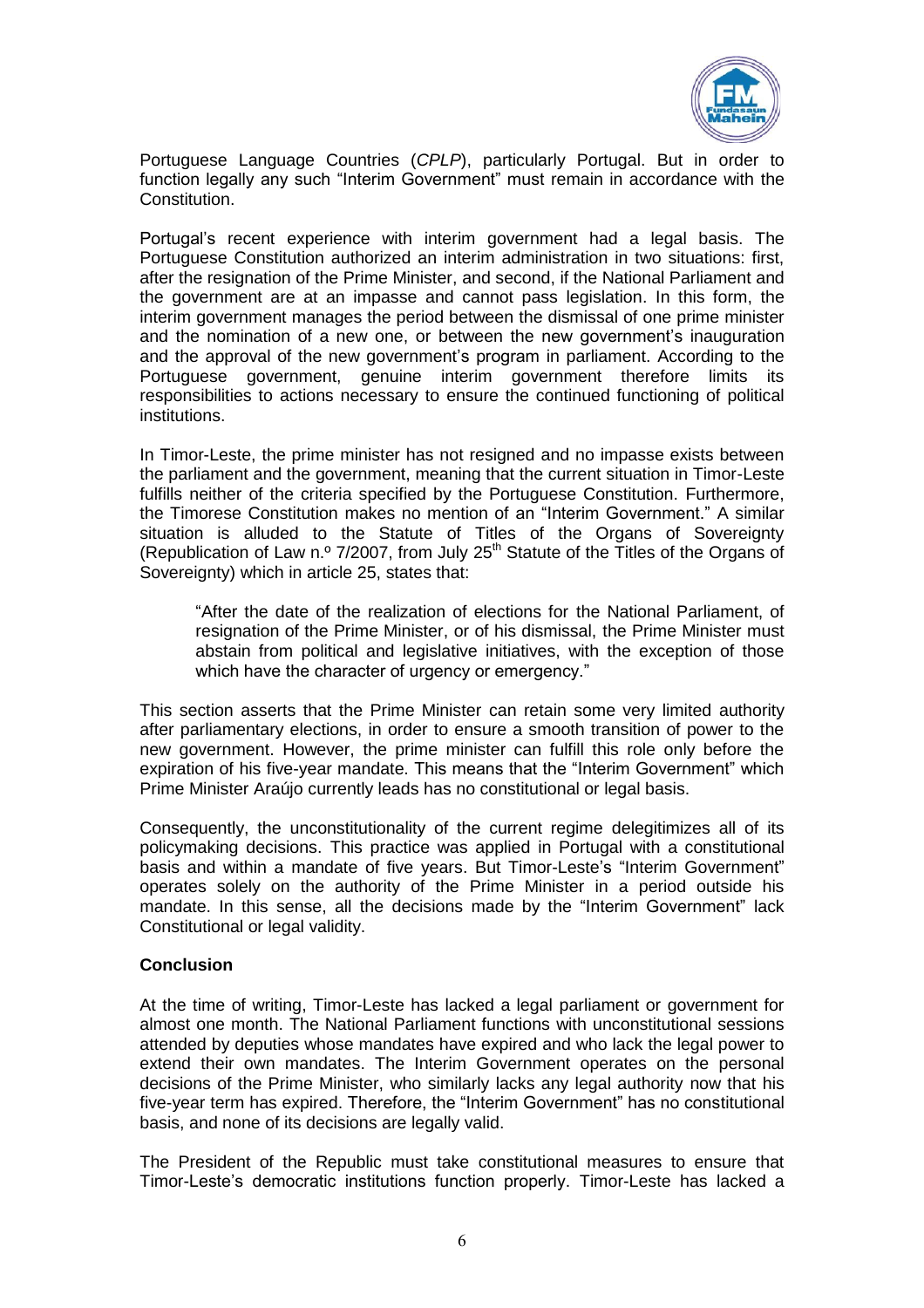

legal government or parliament for almost one month, ever since the outgoing parliament's mandate expired on July 30<sup>th</sup>. The functioning of state institutions depends not on the whims of political parties or powerful individuals, but on the Constitution and the laws. It is crucial that the current situation does not set a bad precedent for future disregard of the rule of law. Timor-Leste must remain under constitutional governance, not arbitrary rule.

While FM believes in the importance of the "national interest," FM also wants to emphasize that politicians cannot jeopardize the life of the nation. All citizens agree on the importance of the national interest. But by sacrificing the legal functioning of democratic institutions, Timor-Leste's leaders destabilize the country and endanger national security.

#### **Recommendations**

- 1. The President of Timor-Leste must take constitutional measures in order to guarantee the unity of the state and ensure that democratic institutions function according to law.
- 2. The President of the outgoing parliament should speedily inaugurate the new MPs.